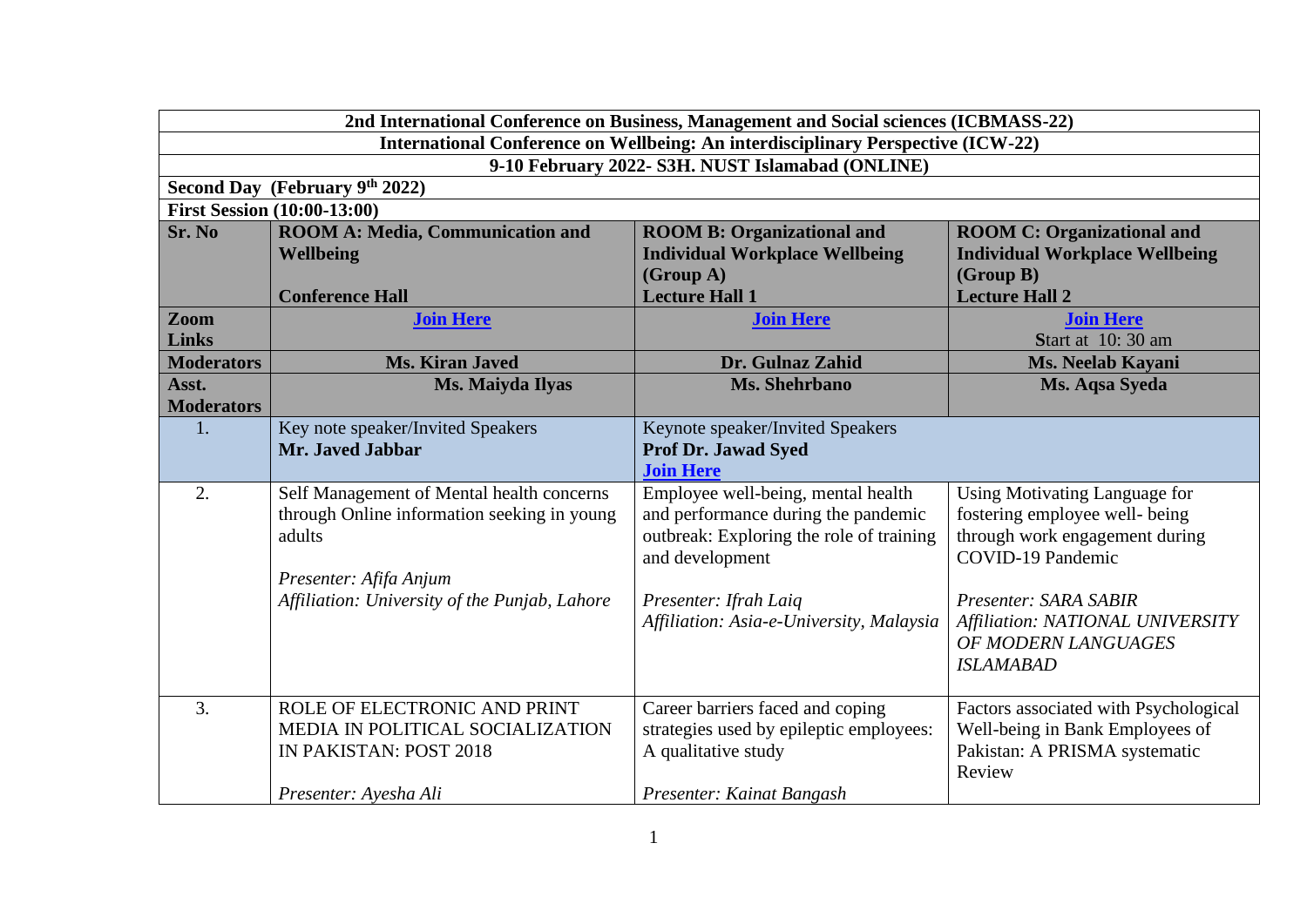|                  | Affiliation: Center of Excellence in Sciences<br>& Applied Technologies (CESAT)                                                                                                                          | Affiliation: NUST                                                                                                                                                                                                      | Presenter: Safia Rashid<br><b>Affiliation: Department of Applied</b><br>Psychology, The Islamia University<br>Bahawalpur.                                                                                                                                     |
|------------------|----------------------------------------------------------------------------------------------------------------------------------------------------------------------------------------------------------|------------------------------------------------------------------------------------------------------------------------------------------------------------------------------------------------------------------------|---------------------------------------------------------------------------------------------------------------------------------------------------------------------------------------------------------------------------------------------------------------|
| $\overline{4}$ . | Journalistic Practices in the Field of Health<br>Reporting<br>Presenter: Dania Sohail<br>Affiliation: Fatima Jinnah Women University                                                                     | Impact of Job Embeddedness on<br>Employee Well-being: The Roles of<br>Career Adaptability and Learning<br>Commitment<br>Presenter: Aqsa Jaleel<br>Affiliation: Riphah International<br>University, Islamabad, Pakistan | Alleviating occupational stress through<br>Psychological Capital (PsyCap)<br>Interventions (PCI) Group Counselling<br>Presenter: Wakqas Khalid Ally<br>Affiliation: Institute of Professional<br>Psychology - Bahria University<br>Karachi                    |
| 5.               | The Role of Sexual Harassment News<br>Exposure to cultivate Knowledge, Attitude,<br>and Behavior among Pakistani students<br>Presenter: Dr. Hilal Fatima<br>Affiliation: University Putra Malaysia (UPM) | Role of Psychological Capital in<br>Teacher's Burnout and Mental Health<br>in Quarantine.<br>Presenter: Rubina Kauser<br>Affiliation: University of Management<br>and Technology, Lahore, Pakistan.                    | Linking Ethical Leadership to the<br>Wellbeing of Higher Education<br>Teachers in Pakistan: The Mediating<br>role of Employee Engagement<br>Presenter: Sehrish Amin Khan<br>Affiliation: Institute of Administrative<br>Sciences, University of Punjab Lahore |
| 6.               | Reducing Islamophobia and Promoting<br><b>Inclusion through Virtual Contact</b><br>Presenter: Maryam Hussain<br>Affiliation: University of Management and<br>Technology, Sialkot sub-campus              | <b>ACHIEVING SUSTAINABLE</b><br>HAPPINESS AMONG LECTURERS:<br><b>DOES IT MATTERS?</b><br>Presenter: Abdul Rashid Abdul Aziz<br>Affiliation: Universiti Sains Islam<br>Malaysia                                         | THE EFFECTS OF SUPPLY CHAIN<br>MANAGEMENT PRACTICES ON<br>SUPPLY CHAIN PERFORMANCE<br>WITH THE MODERATING ROLE<br>OF HUMAN RESOURCE<br><b>MANAGEMENT GLITCHES:</b><br><b>EMPIRICAL EVIDENCE FROM</b><br><b>PAKISTAN</b>                                       |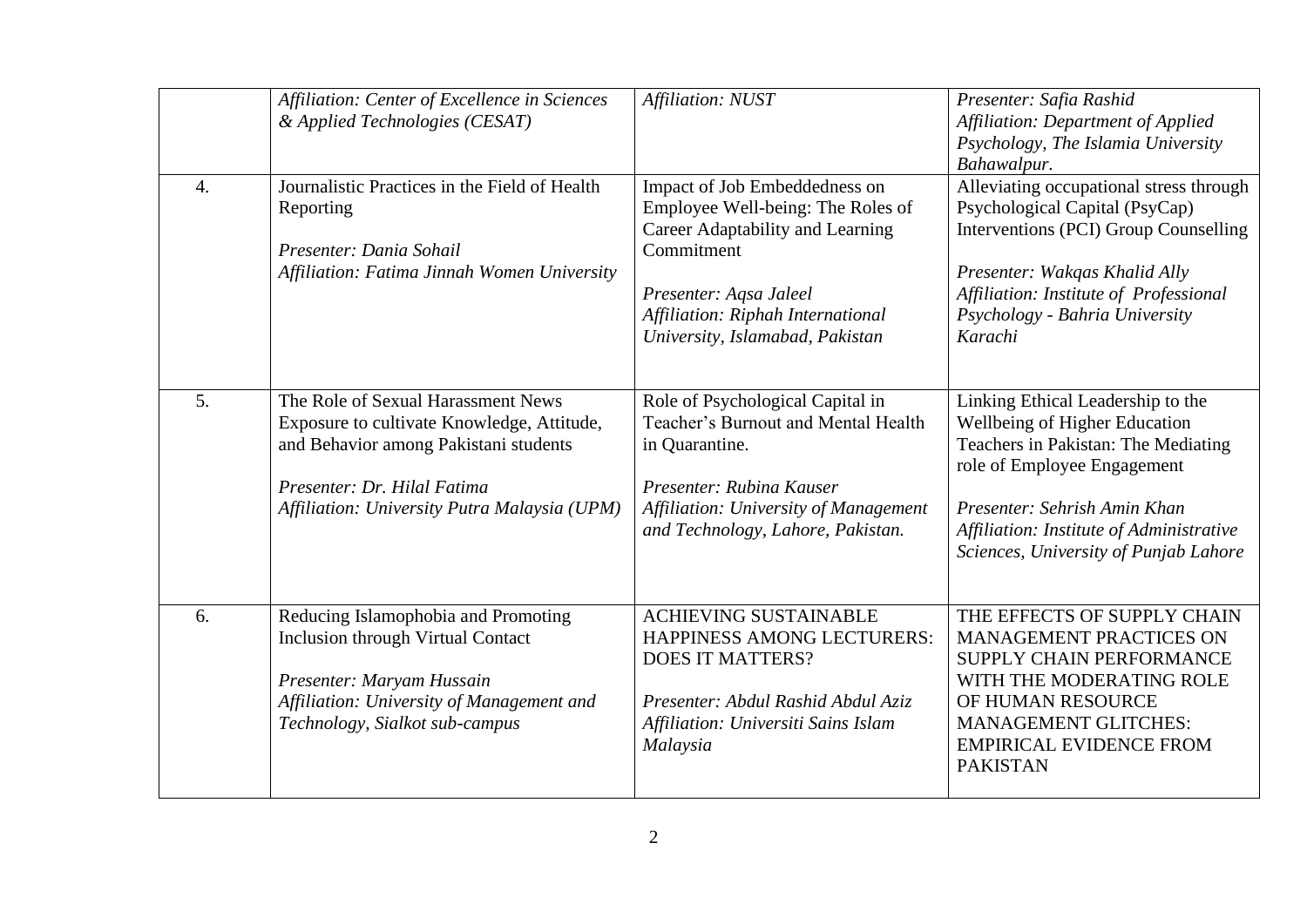|                           |                                                                                                                                                                                          |                                                                                                                                                                                | Presenter: Dr. Muhammad Saeed<br>Shahbaz<br>Affiliation: Shaheed Zulfikar Ali<br><b>Bhutto Institute of Science and</b><br>Technology |
|---------------------------|------------------------------------------------------------------------------------------------------------------------------------------------------------------------------------------|--------------------------------------------------------------------------------------------------------------------------------------------------------------------------------|---------------------------------------------------------------------------------------------------------------------------------------|
| 7.                        | Clothing proximity and Self-Consciousness<br>among Bloggers and Actors: A Comparative<br>Study<br>Presenter: Dr Shazia Yusuf<br>Affiliation: IPP, Bahria University,<br><b>Islamabad</b> | Impact of Service-Learning and<br>Civic Engagement on<br>Psychological Wellbeing of<br>University students in Pakistan.<br>Presenter: Shamyle Rizwan Khan<br>Affiliation: NUST |                                                                                                                                       |
| 8.                        | <b>Session Chair Suggestions</b><br>Session Chair: Dr. Najma Sadiq                                                                                                                       | <b>Session Chair Suggestions</b><br><b>Session Chair: Professor Dr. Rubina</b><br>Hanif                                                                                        | <b>Session Chair Suggestions</b><br><b>Session Chair: Dr. Mumtaz Memon</b>                                                            |
|                           | <b>LUNCH &amp; PRAYER BREAK</b>                                                                                                                                                          |                                                                                                                                                                                |                                                                                                                                       |
|                           | <b>Second Session (14:00-16:00)</b>                                                                                                                                                      |                                                                                                                                                                                |                                                                                                                                       |
| Sr. No                    | <b>ROOM A: Crisis and Disaster</b>                                                                                                                                                       | <b>ROOM B: Global Health (Group A)</b>                                                                                                                                         | <b>ROOM C: Global Health (Group B)</b>                                                                                                |
|                           | <b>Management</b><br><b>Conference Hall</b>                                                                                                                                              | <b>Lecture Hall 1</b>                                                                                                                                                          | <b>Lecture Hall 2</b>                                                                                                                 |
| Zoom                      | <b>Join Here</b>                                                                                                                                                                         | <b>Join Here</b>                                                                                                                                                               | <b>Join Here</b>                                                                                                                      |
| <b>Links</b>              |                                                                                                                                                                                          |                                                                                                                                                                                | <b>Start at 14:30</b>                                                                                                                 |
| <b>Moderators</b>         | Dr. Farah Naz                                                                                                                                                                            | Dr. Wajiha Haq                                                                                                                                                                 | Dr. Sumara Masood                                                                                                                     |
| Asst.<br><b>Moderator</b> | <b>Ms. Sana Rauf</b>                                                                                                                                                                     | Ms. Khadjia                                                                                                                                                                    | <b>Ms. Sameen Khalil</b>                                                                                                              |
| 1.                        | Key note speaker/Invited Speakers<br>Dr. Marie Breen-Smyth                                                                                                                               | Key note speaker/Invited Speakers<br>Dr. Jed Magen<br><b>Join Here</b>                                                                                                         |                                                                                                                                       |
| 2.                        | Evidence-Based Health Communication: The<br>Impact of Mental Health Campaign on Youth<br>in Sierra Leone                                                                                 | <b>Cultural Adaptation of mindfulness-</b><br>based intervention for reducing stress                                                                                           | Stigma, caregiver burden and<br>expressed emotion among caregivers<br>of individuals with drug addiction                              |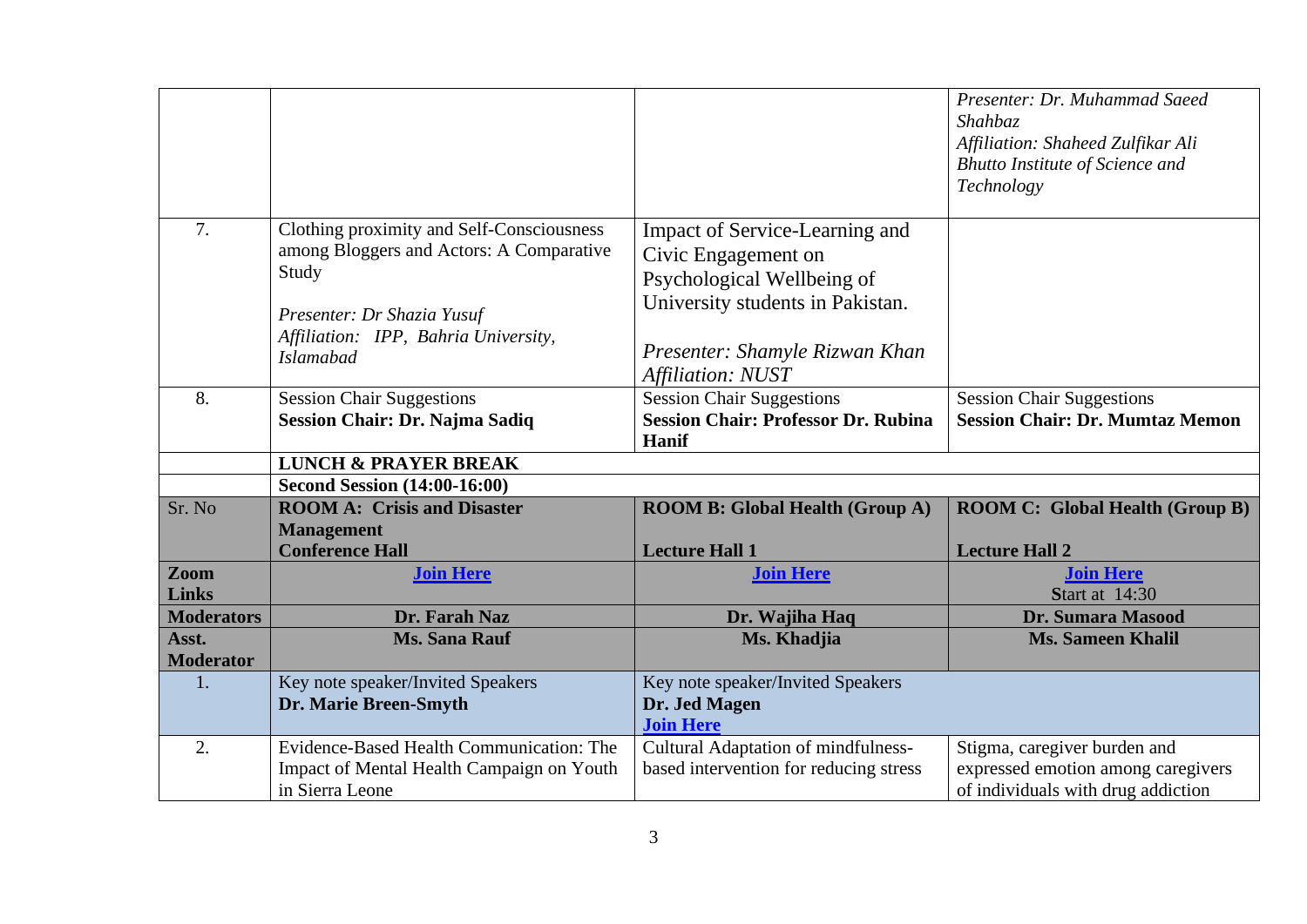| 3.<br>Analyzing Existing Cyber Security Responses<br>Psychosocial Determinants of<br>in Pakistan: Proposing Effective Legislation<br>Cognitive Functioning among Older<br>and Criminal Justice System in Socio-Legal<br><b>Adults</b>                                                                                                                                                                                                                                                              | Cognitive Distortions, Fear of Pain,                                                                                                                                                                  |
|----------------------------------------------------------------------------------------------------------------------------------------------------------------------------------------------------------------------------------------------------------------------------------------------------------------------------------------------------------------------------------------------------------------------------------------------------------------------------------------------------|-------------------------------------------------------------------------------------------------------------------------------------------------------------------------------------------------------|
| Perspective<br>Presenter: Hajra Akbar<br>Affiliation: NUST<br>Presenter: Rana Saifullah Hassan<br>Affiliation: University of Karachi                                                                                                                                                                                                                                                                                                                                                               | Hyper-Vigilance and Psychological<br>Distress in Chronic Back Pain Patients<br>Presenter: Noor e Saher<br><b>Affiliation: Center for Clinical</b><br>Psychology                                       |
| <b>Institutional Complexities in Participatory</b><br><b>Integrating Mental Health Services in</b><br>$\mathcal{A}_{\cdot}$<br>Development: Analysis of Crises Effected<br>Existing Healthcare System in<br><b>Communities of Northwest Pakistan</b><br>Pakistan: A Public Mental Health<br>Approach<br>Presenter: Dr. Noor Elahi<br>Presenter: Sumbal Gilani<br>Affiliation: Department of Development<br>Affiliation: NUST<br>Studies, COMSATS University Islamabad,<br><b>Abbottabad Campus</b> | Intimacy and Emotional Well-Being in<br>Partners Living With PCOS Women<br>Presenter: Hifza Imran<br>Affiliation: University of Management<br>and Technology                                          |
| 5.<br>Mainstreaming Pakistan's Tribal Areas and<br>Women's Reproductive Health: Coping<br>Socio-Political Transformation: Countering<br>with Infertility<br>Violent Extremism Among the Tribal Youth<br>Presenter: Dr. Sehr un Nisa<br>Presenter: Dr. Muhammad Irfan Mahsud<br>Affiliation: NUST<br>Affiliation: Department of Peace and Conflict<br>Studies, National Defence University<br>Islamabad Pakistan                                                                                    | DEVELOPMENT AND<br>PSYCHOMETRIC PROPERTES OF<br>MUSLIM MORAL EMOTIONS<br>INVENTORY (MMEI) IN YOUTH<br>Presenter: REZKI PERDANI SAWAI<br><b>Affiliation: UNIVERSITI SAINS</b><br><b>ISLAM MALAYSIA</b> |
| <b>Session Chair Suggestions</b><br><b>Session Chair Suggestions</b><br>6.                                                                                                                                                                                                                                                                                                                                                                                                                         | <b>Session Chair Suggestions</b>                                                                                                                                                                      |
| <b>Session Chair: Dr. Ahmed Waqas</b><br><b>Session Chair: Dr. Farha Abbasi</b><br><b>End of First Day</b>                                                                                                                                                                                                                                                                                                                                                                                         | <b>Session Chair: Dr. Saiham Sikandar</b>                                                                                                                                                             |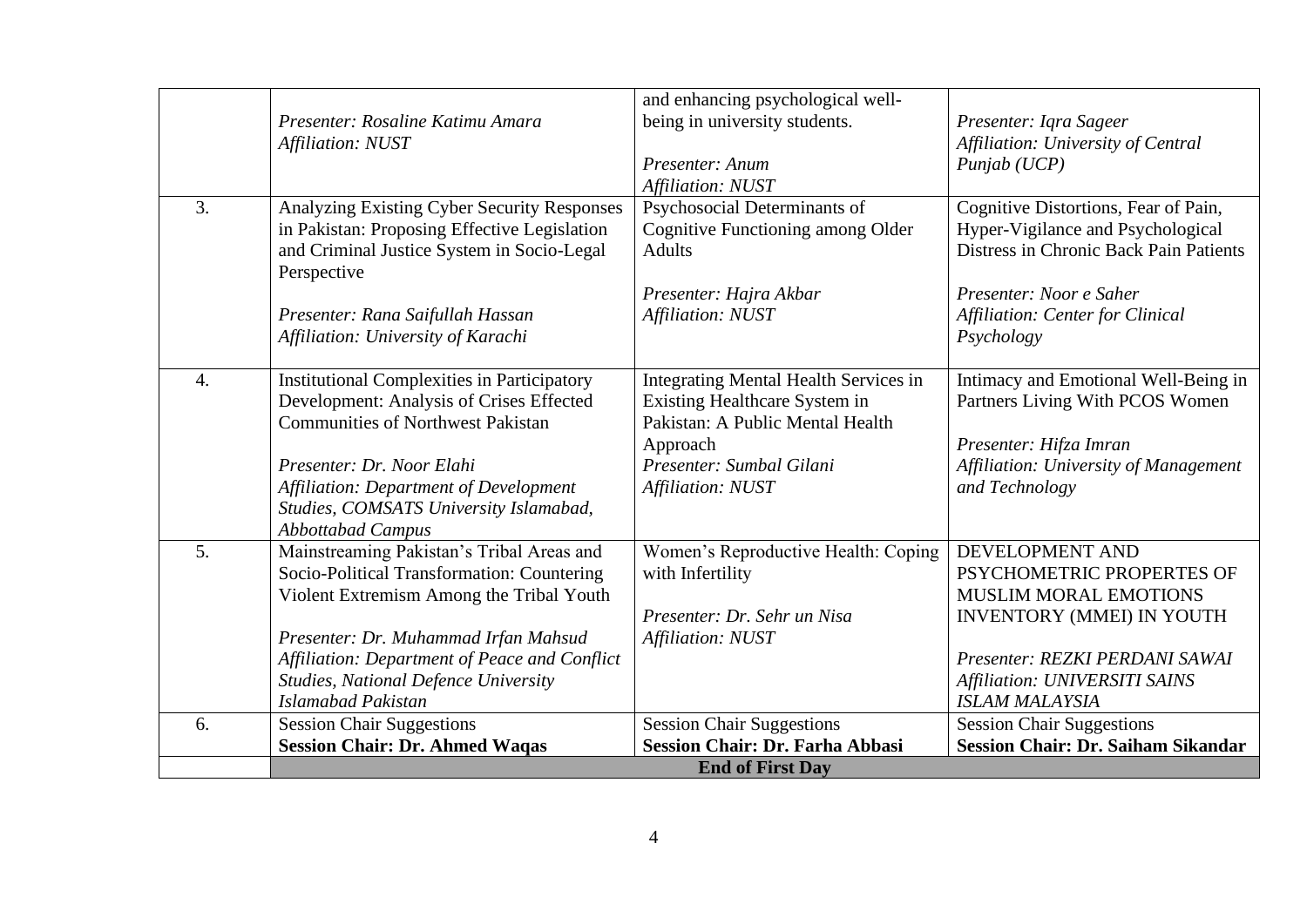|                                                                                  | 2nd International Conference on Business, Management and Social sciences (ICBMASS-22) |                                      |                                                |  |  |
|----------------------------------------------------------------------------------|---------------------------------------------------------------------------------------|--------------------------------------|------------------------------------------------|--|--|
| International Conference on Wellbeing: An interdisciplinary Perspective (ICW-22) |                                                                                       |                                      |                                                |  |  |
| 9-10 February 2022- S3H. NUST Islamabad (ONLINE)                                 |                                                                                       |                                      |                                                |  |  |
|                                                                                  | Third Day (February 10, 2022)                                                         |                                      |                                                |  |  |
|                                                                                  | <b>First Session (1000 - 1300)</b>                                                    |                                      |                                                |  |  |
| Sr. No                                                                           | <b>ROOM A: Social Integration and</b>                                                 | <b>ROOM B: Child and Adolescence</b> | <b>ROOM C: Child and Adolescence</b>           |  |  |
|                                                                                  | <b>Community Wellbeing</b>                                                            | <b>Wellbeing (Group A)</b>           | <b>Wellbeing (Group B)</b>                     |  |  |
|                                                                                  | <b>Conference Hall</b>                                                                | <b>Lecture Hall 1</b>                | <b>Lecture Hall 2</b>                          |  |  |
| <b>Zoom Links</b>                                                                | <b>Join Here</b>                                                                      | <b>Join Here</b>                     | <b>Join Here</b>                               |  |  |
|                                                                                  |                                                                                       |                                      | Start at 10:30 am                              |  |  |
| <b>Moderators</b>                                                                | <b>Ms. Fariha Tahir</b>                                                               | Mr. Ali Kazmi                        | Dr. Uzair Hashmi                               |  |  |
|                                                                                  |                                                                                       |                                      |                                                |  |  |
| Asst.                                                                            | Ms. Maria Siddiqui                                                                    | Ms. Syeda Ujala                      | Mr. Mh. Umais                                  |  |  |
| <b>Moderators</b>                                                                |                                                                                       |                                      |                                                |  |  |
| 1.                                                                               | Keynote speaker/Invited Speakers                                                      | Key note speaker/Invited Speakers    |                                                |  |  |
|                                                                                  | Dr. Bruce Friedman                                                                    | Mr. Raun K. Kaufman                  |                                                |  |  |
|                                                                                  |                                                                                       | <b>Join Here</b>                     |                                                |  |  |
| 2.                                                                               | Enhancement of Psychological Functioning                                              | Fear of Childbirth, Emotion          | <b>Risk and Protective Factors of Suicidal</b> |  |  |
|                                                                                  | through Support for Student Exposed to                                                | Regulation and Psychosocial          | Ideation among Eastern and Western             |  |  |
|                                                                                  | Trauma among School Children: A Pilot                                                 | Wellbeing in Young Pregnant          | Countries: A Systematic Review of              |  |  |
|                                                                                  | Randomized Controlled Trial from                                                      | Women                                | <b>Quantitative Studies</b>                    |  |  |
|                                                                                  | Democratic Republic of Congo                                                          |                                      |                                                |  |  |
|                                                                                  |                                                                                       | Presenter: Prof Dr Rafia Rafique     | Presenter: Noor-ul-Ain Muneeb                  |  |  |
|                                                                                  | Presenter: Nazia Mustafa                                                              | Affiliation: University of the       | Affiliation: NUST                              |  |  |
|                                                                                  | Affiliation: Fatima Jinnah Women                                                      | Punjab, Lahore                       |                                                |  |  |
|                                                                                  | University                                                                            |                                      |                                                |  |  |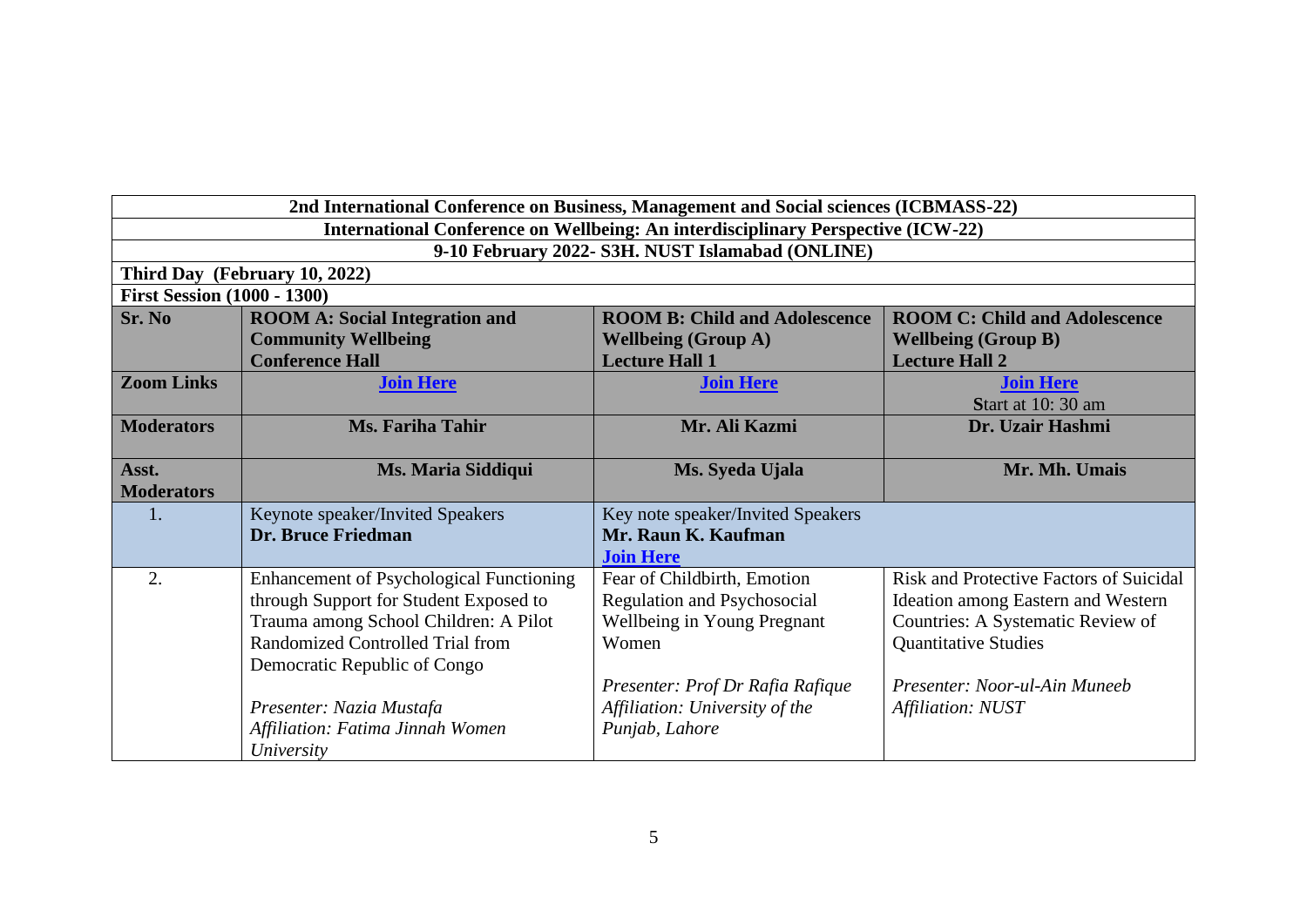| 3.               | Problematizing Definition of Social<br>Resilience: A Scoping Review of Popular<br>Definitions<br>Presenter: Azher Hameed Qamar<br>Affiliation: School of Social Work                                           | Psychosocial Challenges for<br>Domestic Child Labour in Pakistan<br>Presenter: Namood-e-Sahar<br>Affiliation: National Institute of<br>Psychology, Quaid-i-Azam<br>University Islamabad | THE INFLUENCE OF FRIENDSHIP<br>QUALITY ON PSYCHOLOGICAL<br><b>WELL-BEING AMONG</b><br>UNIVERSITI MALAYSIA SABAH<br><b>STUDENTS</b><br>Presenter: Joki Perdani Sawai<br>Affiliation: Universiti Malaysia Sabah |
|------------------|----------------------------------------------------------------------------------------------------------------------------------------------------------------------------------------------------------------|-----------------------------------------------------------------------------------------------------------------------------------------------------------------------------------------|---------------------------------------------------------------------------------------------------------------------------------------------------------------------------------------------------------------|
| $\overline{4}$ . | Gender Based Discrimination and<br>Wellbeing of Girls with Child Marriages<br>Name: Aneela Aziz<br>Affiliation: National Institute of Psychology,<br>OAU, Islamabad, Pakistan.                                 | Mental Health Problems Faced by<br>Adolescents Living in Boarding<br>Schools<br>Name: Aisha Saleem<br>Affiliation: Ayub Teaching Hospital,<br>Abbottabad                                | <b>Factors of Antisocial Behavior</b><br>Questionnaire<br>Name: Saima Shaheen<br>Affiliation: Allama Iqbal Open<br>University Islamabad                                                                       |
| 5 <sub>1</sub>   | A self-help approach to treat Depression: A<br>study on housemaids<br>Presenter: Warda Safdar<br>Affiliation: Institute of Professional<br>Psychology, Bahria University                                       | <b>FOSTERING ART THERAPY: A</b><br><b>QUALITATIVE STUDY ON ITS</b><br><b>CHALLENGES IN PAKISTAN</b><br>Presenter: Yamna abrar & Asma<br>majeed<br>Affiliation: kinnaird college         | Development of an indigenous<br>measure on maternal tolerance of<br>children with autism (educated<br>mothers).<br>Name: Mehak Shahzadi<br>Affiliation: Centre for Clinical<br>Psychology                     |
| 6.               | Usability of GIFTED Psychoeducational<br>Module Among Gifted and Talented<br><b>Students: Psychometric Assessment Using</b><br><b>USE</b> instrument<br>Presenter: DR AMNAH ZANARIAH BINTI<br><b>ABD RAZAK</b> | The predictors of academic<br>procrastination among<br>undergraduates<br>Presenter: Sarvarubini Nainee<br>Affiliation: Universiti Tunku Abdul<br>Rahman                                 | Assessing the Status of Mental Health<br>Legislation in Pakistan<br>Presenter: Ayesha Zaman<br>Affiliation: US Apparel and Textiles                                                                           |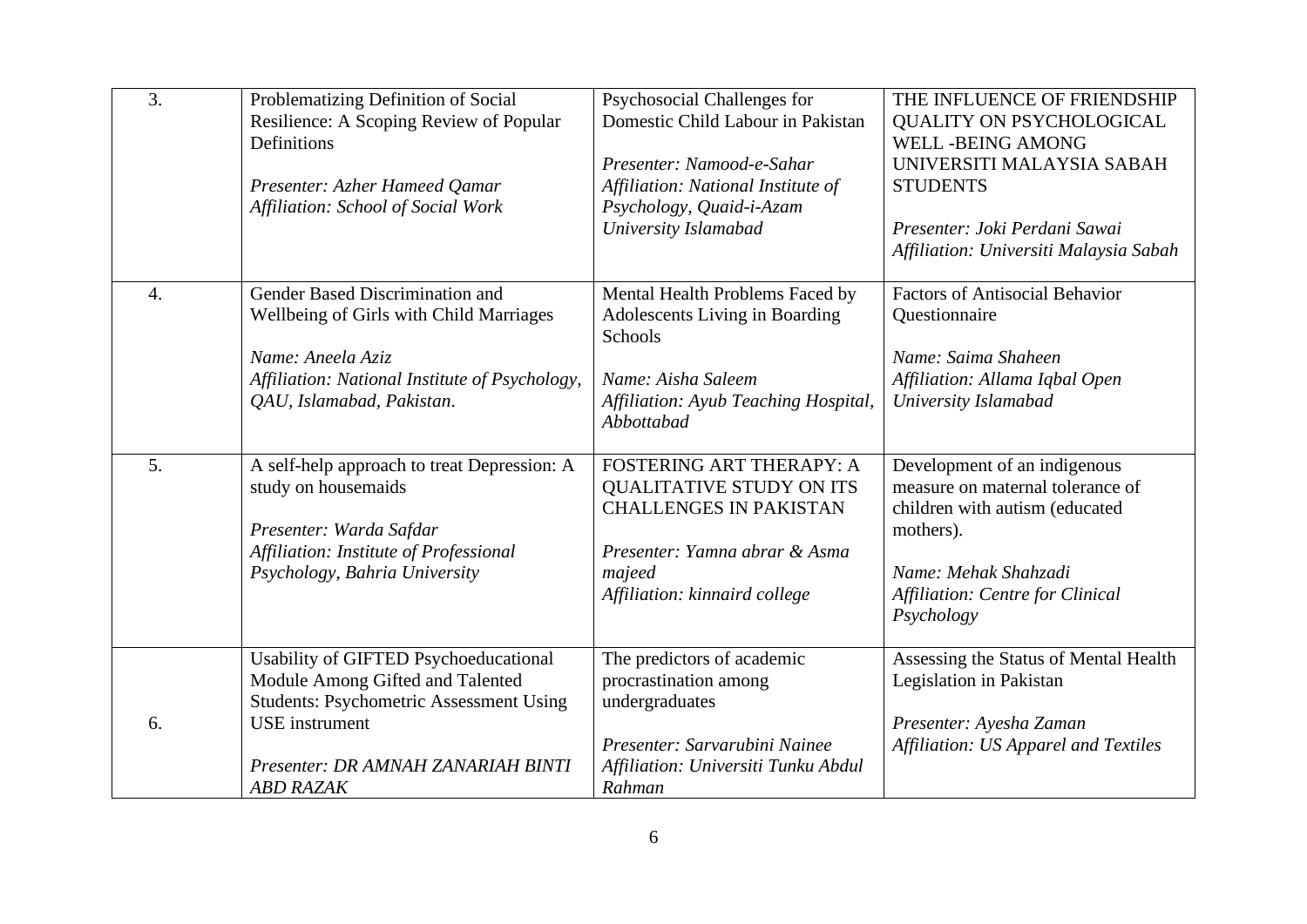|                            | Affiliation: Universiti Sains Islam Malaysia<br>(USIM)    |                                          |                                           |
|----------------------------|-----------------------------------------------------------|------------------------------------------|-------------------------------------------|
| 7.                         | <b>Session Chair Suggestions</b>                          | <b>Session Chair Suggestions</b>         | <b>Session Chair Suggestions</b>          |
|                            | <b>Session Chair: Dr. Adnan Khan</b>                      | <b>Session Chair: Dr. Shahida Batool</b> | <b>Session Chair: Dr. Rubina Kidwai</b>   |
|                            | <b>LUNCH &amp; PRAYER BREAK</b>                           |                                          |                                           |
|                            | <b>Second Session (14:00-16:00)</b>                       |                                          |                                           |
| Sr. No                     | ROOM A: Socio-economic 'well-being' in                    | <b>ROOM B: Family and</b>                | <b>ROOM C: Family and</b>                 |
|                            | the (post-)conflict settings                              | <b>Interpersonal Relationships</b>       | <b>Interpersonal Relationships (Group</b> |
|                            |                                                           | (Group A)                                | $\bf{B}$                                  |
|                            | <b>Conference Hall</b>                                    | <b>Lecture Hall 1</b>                    | <b>Lecture Hall 2</b>                     |
| <b>Zoom Links</b>          | <b>Join Here</b>                                          | <b>Join Here</b>                         | <b>Join Here</b>                          |
|                            |                                                           |                                          | <b>Start at 14:30</b>                     |
| <b>Moderators</b>          | Dr. Makki                                                 | <b>Ms. Umbreen Akhtar</b>                | Dr. Faryal Qayum                          |
| Asst.<br><b>Moderators</b> | Ms. Khadija                                               | <b>Ms. Shehrbano</b>                     | <b>Ms. Sana Rauf</b>                      |
| 1.                         | Key note speaker/Invited Speakers                         | Key note speaker/Invited Speakers        |                                           |
|                            | Dr. Brig. (Retd) Fiaz Hussain Shah                        | Dr. Yasmin Khan                          |                                           |
|                            |                                                           | <b>Join Here</b>                         |                                           |
| 2.                         | Post-conflict rehabilitation: A critical                  | Pain, Social Support, Self-              | Remembrance of Childhood Parental         |
|                            | evaluation of Civil-Military Cooperation for              | Concealment and Quality of Life          | Rejection and Current Levels of           |
|                            | the assessment of vulnerabilities and                     | among Patients of Rheumatoid             | Intimacy in Young Adults: Role of         |
|                            | establishment of Child Welfare Units in<br>erstwhile FATA | Arthritis                                | Psychological Mal-Adjustment              |
|                            |                                                           | Presenter: Tayyaba Arshad                | Presenter: Sadia Ahmad                    |
|                            | Presenter: ALEENA KHALID SANDHU                           | Affiliation: University of Central       | Affiliation: National University of       |
|                            | Affiliation: Centre for International Peace               | Punjab, Lahore                           | Modern Languages, Islamabad               |
|                            | and Stability (CIPS), National University of              |                                          |                                           |
|                            | Science and Technology (NUST),                            |                                          |                                           |
|                            | Islamabad, Pakistan                                       |                                          |                                           |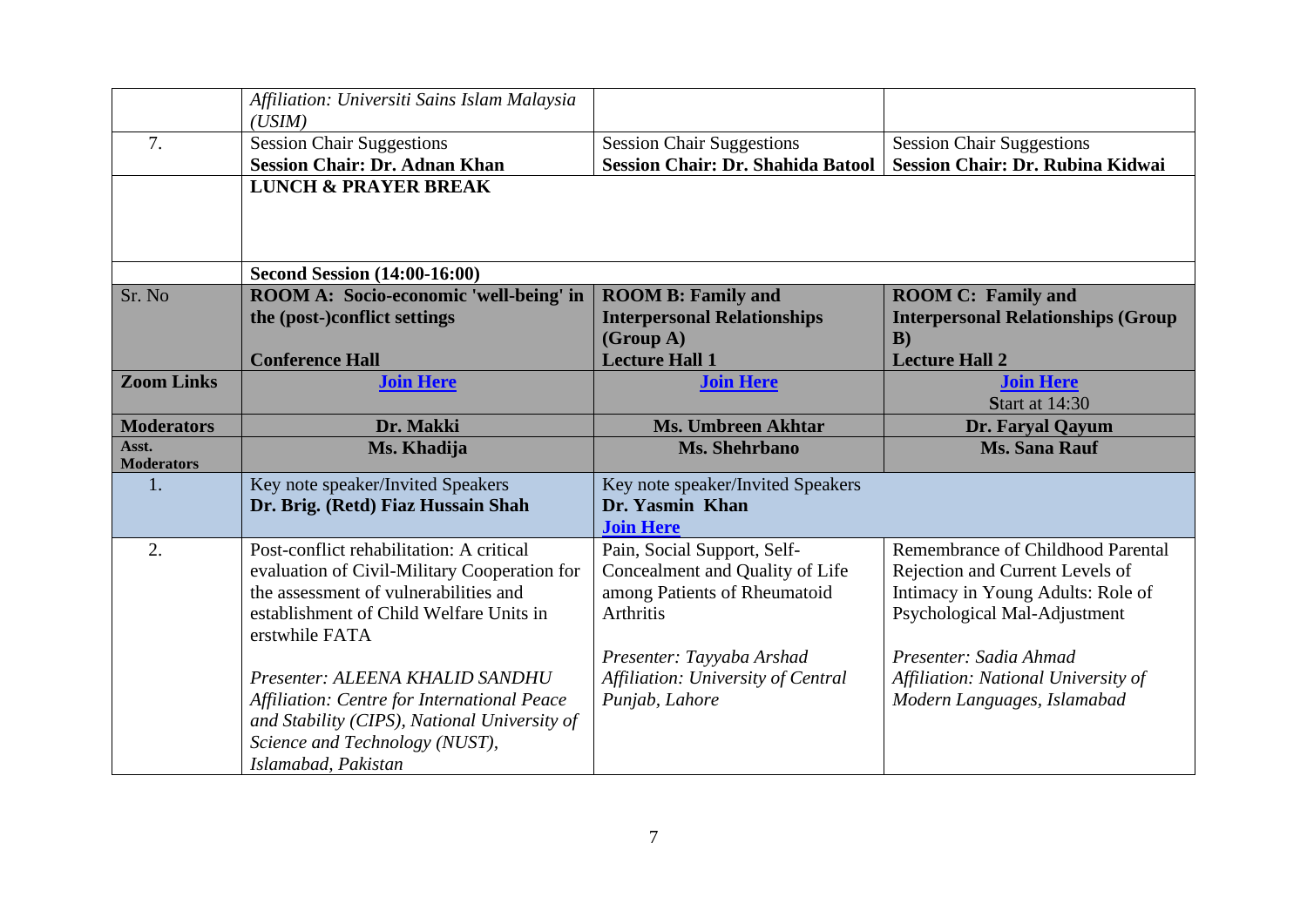| 3.               | Exploring the Role of Sabaoon in Improving<br>the Wellbeing of former Juvenile Militants<br>in Swat Valley of Pakistan<br>Presenter: Lateef Hakim Zai Khyber<br>Affiliation: Department of Political Science,<br>Abdul Wali Khan University Mardan                                  | Role of Cognitive Emotion<br>Regulation and Humor Style in<br>Marital Satisfaction of men and<br>women seeking infertility treatment<br>Presenter: Saira Ijaz<br>Affiliation: University of Central<br>Punjab           | THE IMPACT OF COVID-19<br>PANDEMIC TO PARENT-CHILD<br><b>RELATIONSHIP</b><br>Presenter: Dewi Rochmah Yuniar<br>Affiliation: University Science Islam<br>Malaysia                                                                                                          |
|------------------|-------------------------------------------------------------------------------------------------------------------------------------------------------------------------------------------------------------------------------------------------------------------------------------|-------------------------------------------------------------------------------------------------------------------------------------------------------------------------------------------------------------------------|---------------------------------------------------------------------------------------------------------------------------------------------------------------------------------------------------------------------------------------------------------------------------|
| $\overline{4}$ . | Is Peacekeeper's Stress Syndrome real? A<br>Cross-Sectional Study of Soldiers at UN<br><b>Mission</b><br>Presenter: Nazia Mustafa<br>Affiliation: PA, Dte GHQ, Rawalpindi                                                                                                           | Perceived Social Support and<br>Psychological Well-being Among<br>Parents of Children with Hearing<br>Impairment<br>Presenter: Bisma<br>Affiliation: Bahria - IPP                                                       | Constructive communication and<br>compatibility in the relationship<br>between dominating husband and<br>marital happiness of wife: A<br>moderation mediation model<br>Presenter: Hifza Imran<br>Affiliation: National Institute of<br>Psychology Quaid-e-Azam University |
| 5 <sub>1</sub>   | The Socio-Economic Wellbeing of<br>Academics: Prospects of Alternative<br>Homegrown Knowledge Production in<br><b>International Relations in Pakistan</b><br>Presenter: Mahnoor Hayat Malik<br>Affiliation: Centre for International Peace<br>and Stability (CIPS), NUST, Islamabad | Impact of Relational Humor on<br>Perceived Stress, Happiness, and<br>Psychological Well-Being among<br><b>Married Couples</b><br>Presenter: Asma Nisa<br>Affiliation: National University of<br>Sciences and Technology | Gratitude and subjective happiness<br>among parents of individuals with<br>Down syndrome: Role of<br>demographics<br>Presenter: Dr Shazia Yusuf<br>Affiliation: Bahria University,<br><b>Islamabad</b>                                                                    |
| 6.               |                                                                                                                                                                                                                                                                                     | Social Stigmatization and Post<br>Abortion Syndrome in Women after<br>Abortion                                                                                                                                          | The Impact of Surah Al Rehman on<br>Mental and Physical Health of Autistic<br><b>Clients and their Parents</b>                                                                                                                                                            |